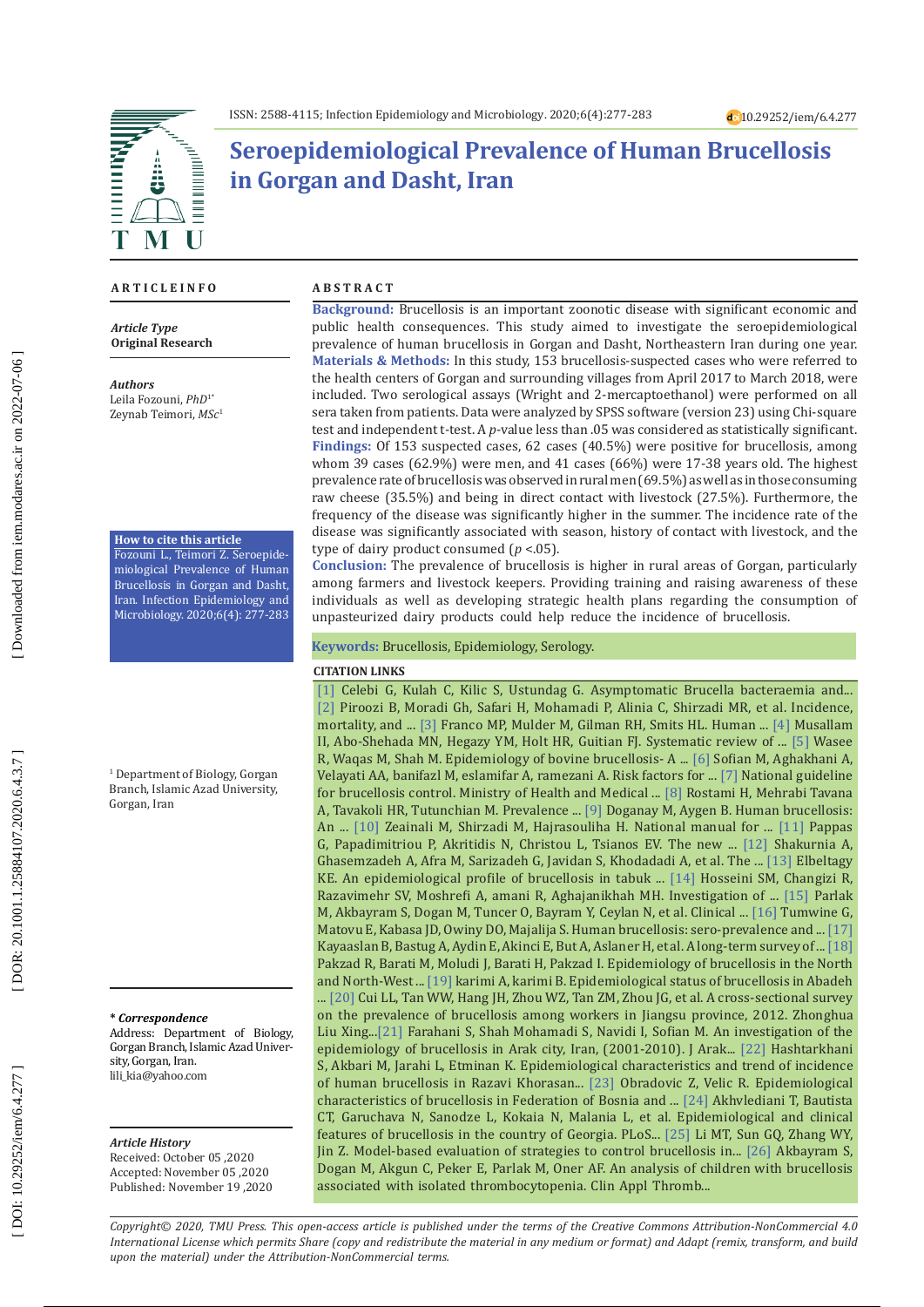## **Introduction**

Brucellosis is a common zoonotic disease, which is of great health, economic, and social importance. The disease could be transmitted to humans mainly through direct contact with livestock and consumption of unpasteurized dairy products. The main causative agents of this infection are *Brucella suis*, *B. canis*, *B. abortus,* and *B. melitensis*, which are transmitted to humans via pigs, dogs, cattle, and sheep, respectively [1]. Animals with brucellosis usually have an abortion in the first period of pregnancy, which is accompanied by uterine secretions<br>contaminating the environment, farms, contaminating the environment, farms, and pastures. Periodic excretion of bacteria through animal milk and uterine secretions in asymptomatic animals poses risks to other animals as well as humans  $[2]$ . The disease symptoms in humans include fatigue, lethargy, chills, fever, sweating, loss of appetite, headache, back pain, and psychological problems. The disease is more common in people working in slaughterhouses and livestock farms as well as in those dealing with meat products, such as butchers, veterinarians, and shepherds. Currently, there is no vaccine that could provide long-term immunity in humans, but a few live smooth attenuated vaccines are used for livestock immunization. Many efforts have been made to eradicate the disease in cattle and sheep around the world  $[3-4]$ . According to the World Health Organization estimates, about half a million people are infected with the disease each year. About 45,000 cases occur annually in the Eastern Mediterranean region. However, these statistics do not reflect the actual number of cases as only one in every five cases of the disease is identified  $[5-6]$ . Generally, there is no accurate estimate of the global prevalence of brucellosis due to the insufficient data about the disease incidence or the lack of diagnostic facilities in many countries.

In Iran, the prevalence rate of brucellosis was increasing in the 1980s but decreased from 170 to 24 cases per 10,000 people by

the late 1990s. Following the promotion of the disease surveilling and reporting system in the country, the prevalence rate of brucellosis had an increasing trend until the successful vaccination coverage of livestock. According to the Disease Management Center of Iran, the number of brucellosis cases increased by 70% from 12,248 cases in 2010 to 20,117 cases in 2014. Unfortunately, Iran is among the countries with the highest incidence rate of brucellosis. Lowering the incidence rate of brucellosis in livestock would consequently reduce the risk of transmission to humans [7-9].

**Objectives:** Considering the significant health and economic burden of brucellosis, the present study aimed to investigate the seroepidemiological prevalence of this disease in Gorgan (Northeast of Iran) and surrounding villages.

# **Materials and Methods**

In this descriptive-analytical study, blood samples were taken from 153 brucellosissuspected people (age range: 17-88 years) who were referred to the health centers and laboratories of Gorgan (Iran) from April 2017 to March 2018. After obtaining consent, all the participants completed a questionnaire about age, sex, occupation, dietary habits, place of residence, season of admission, history of contact with livestock, and family history. Then blood specimens were taken from the patients, and their serum was separated. Rose Bengal, sero-agglutination in tube (Wright), and 2-mercaptoethanol (2ME) tests were performed on the serums. All the participants had titers of ≥1:80 and ≥1:40 in Wright and 2ME tests, respectively [10-11]. Collected data were analyzed by SPSS software (version 23) using chi-square and independent t-tests. A *p*-value less than .01 was considered as statistically significant.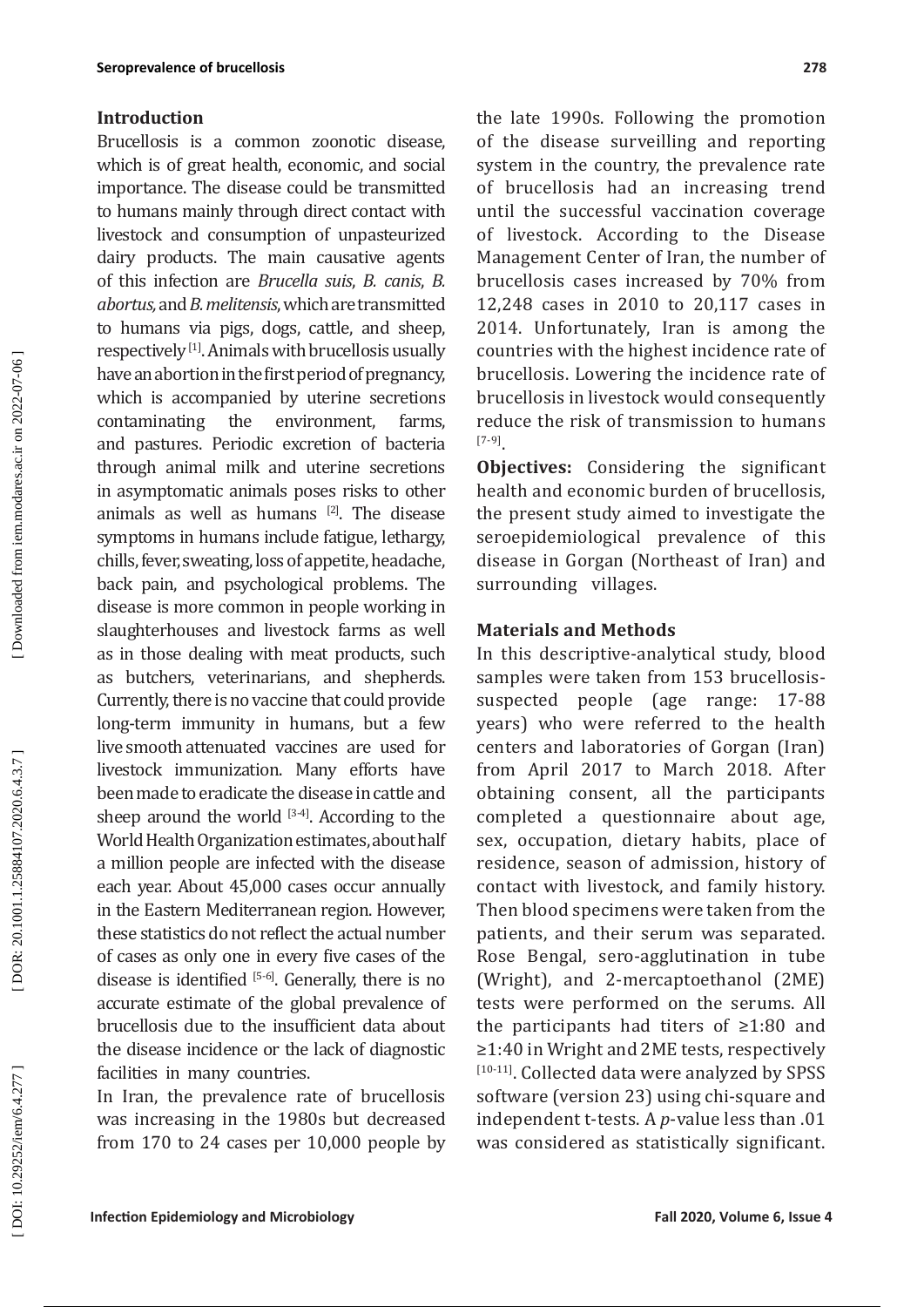# **Findings**

Of 153 suspected cases, 62 cases (40.5%) were positive for brucellosis, of whom 39 cases (62.9%) were men, and 41 cases (66%) were 17-38 years old. In addition, there was no positive sample among the samples taken from people over 80 years old. There was a significant difference in the prevalence rate of brucellosis between rural (58%) and urban  $(42%)$  areas ( $p=.025$ ). The prevalence rate of brucellosis was higher in rural men (69.5%) and urban women (61%).

(59.5%) and spring (27.5%) ( *p*=.004). Family history of brucellosis was positive, negative, and not defined in 23 (37%), 28 (45%), and 11 (18%) cases, respectively ( *p*=.038). In addition, history of contact with livestock was positive, negative, and not defined in 19 (30.5%), 23 (37%), and 20 (32.5%) cases, respectively ( *p*=.019). The most common clinical symptoms in patients were fever (76%), back and muscle pain (69.5%), weight loss (53.5%), and loss of appetite (46.5%). Moreover, 19.5% of the cases were asymptomatic ( *p*=.076).

The disease was more prevalent in summer

| Dairy Product |        | Gender      | Total          |             |               |             |
|---------------|--------|-------------|----------------|-------------|---------------|-------------|
|               | Men    |             |                |             | Women         |             |
|               | Number | Percent (%) | Number         | Percent (%) | <b>Number</b> | Percent (%) |
| Ice cream     | 8      | 20.5        | 3              | 13          | 11            | 17.5        |
| Raw cheese    | 13     | 33.5        | 9              | 39          | 22            | 35.5        |
| Cream         | 7      | 18          | $\overline{2}$ | 9           | 9             | 14.5        |
| Raw milk      | 11     | 28          | 9              | 39          | 20            | 32.5        |

**Table 1)** Relative frequency of brucellosis based on the type of dairy products consumed

| Table 2) Frequency of brucellosis based on occupation |
|-------------------------------------------------------|
|-------------------------------------------------------|

| Occupation          |                | Gender         | Total          |                  |                |             |
|---------------------|----------------|----------------|----------------|------------------|----------------|-------------|
|                     | Men            |                |                |                  | Women          |             |
|                     | Number         | Percent (%)    | Number         | Percent (%)      | Number         | Percent (%) |
| General<br>worker   | $\overline{4}$ | 10             | $\overline{0}$ | $\boldsymbol{0}$ | $\overline{4}$ | 6.5         |
| Farmer              | 6              | 15.5           | $\overline{4}$ | 17.5             | 10             | 16          |
| Self-employed       | 7              | 18             | 6              | 26               | 13             | 21          |
| Livestock<br>keeper | 12             | 30.5           | 5              | 21.5             | 17             | 27.5        |
| Homemaker           | $\overline{0}$ | $\overline{0}$ | 6              | 26               | 6              | 9.5         |
| <b>Other</b>        | 5              | 26             | $\overline{2}$ | 9                | 7              | 19.5        |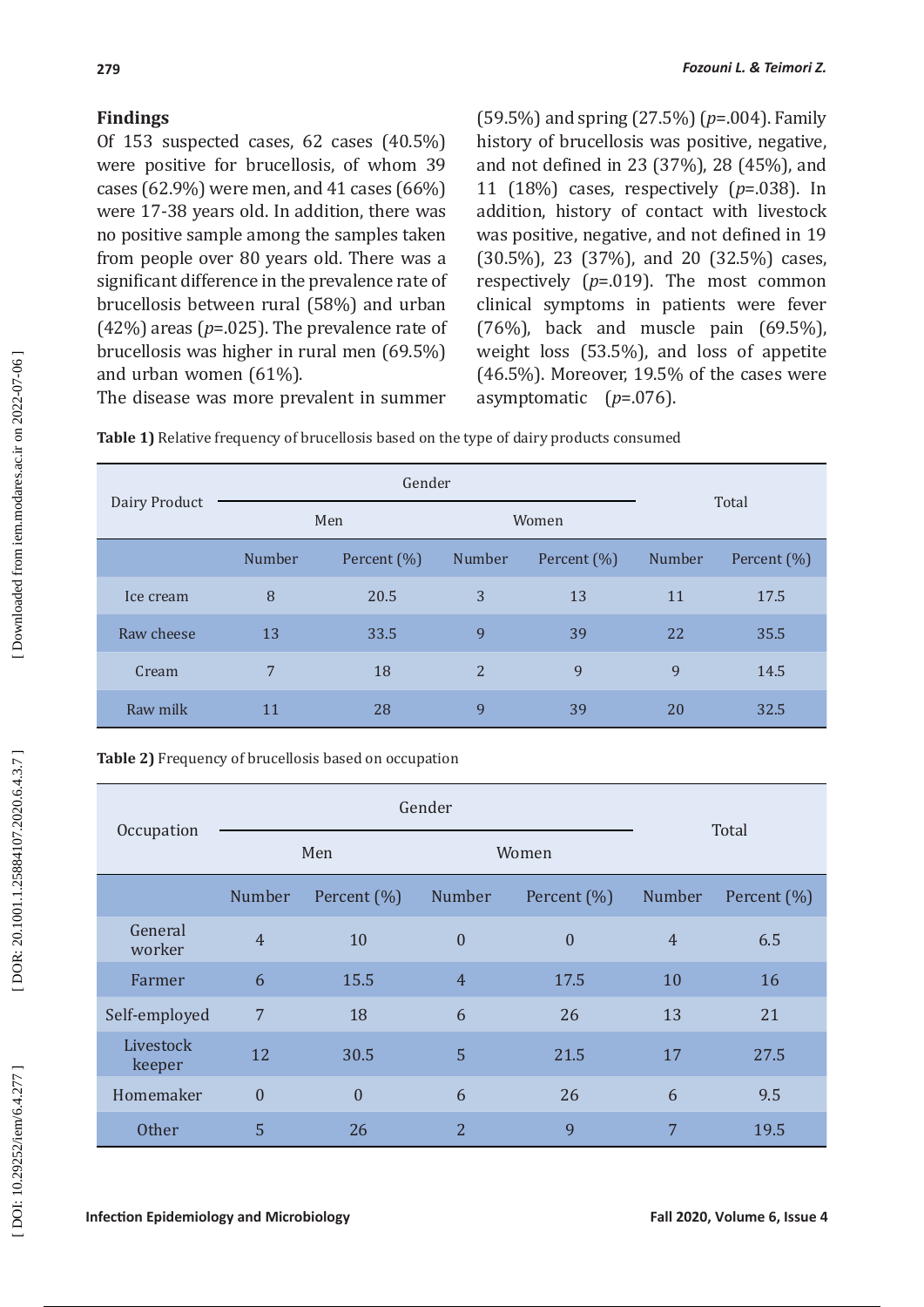

**Figure 1)** Relative frequency of brucellosis in villages around Gorgan in 2018

As shown in Table 1, the highest incidence rate of brucellosis was observed in those consuming raw cheese, and lowest incidence rate was observed in those consuming cream (*p*=.001). The highest incidence rate of brucellosis was observed in livestock keepers (27.5%), and the lowest incidence rate (6.5%) was observed in general workers (*p*=.109) (Table 2).

Overall, 23 (37%) and 32 (51.5%) cases were brucellosis positive based on the Write and 2ME tests results, respectively (Figures 2 and 3).



**Figure 2)** Frequency of brucellosis cases found to be positive using the 2ME test



**Figure 3)** Frequency of brucellosis cases found to be positive using the Wright test

# **Discussion**

Brucellosis has always been considered an important health and economic problem. The infection is difficult to diagnose due to nonspecific signs and symptoms, especially in endemic areas. Although polymerase chain reaction is more specific for diagnosing brucellosis, the disease is often diagnosed based on the serological findings. Accordingly, in this study, 62 (40.5%) brucellosis cases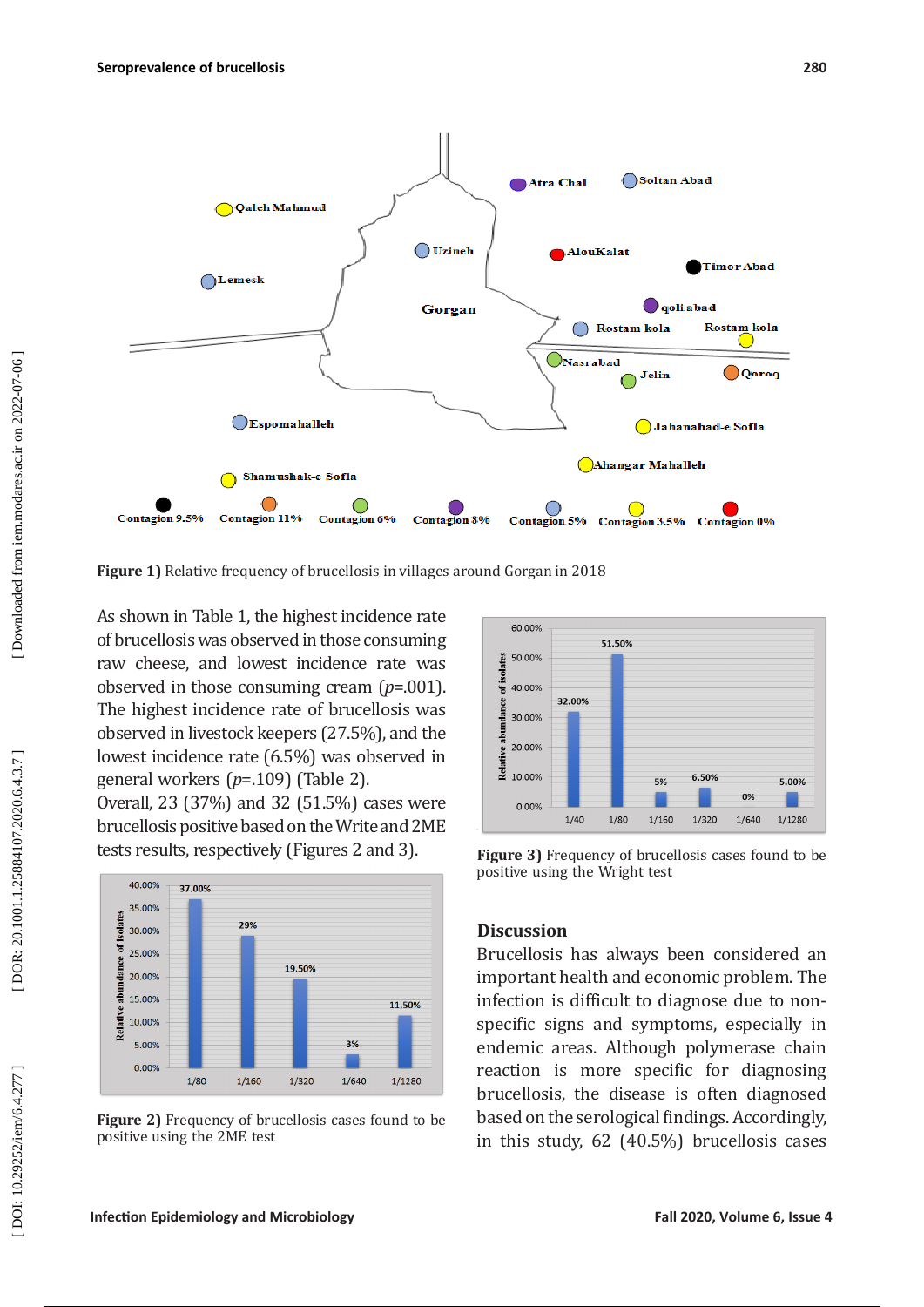were identified based on the results of the Wright and 2ME tests. In a previous study in Iran (2014), the seroprevalence of brucellosis was reported to be  $56\%$  <sup>[12]</sup>. The difference in the seroprevalence rates between the current and the mentioned studies could be attributed to the factors such as study season, geographical area, and employment status of the subjects.

In line with the present study findings, previous studies in Saudi Arabia [13], Iran  $[14]$ , Turkey  $[15]$ , Uganda  $[16]$ , and the United Kingdom [17] have reported that the prevalence of brucellosis was higher in men than in women. It seems that brucellosis occurs more commonly in men as a work-related disease. Previous studies in Iran have also reported contact with livestock as a main cause of brucellosis [18-19]. Cui et al. also reported occupation as a risk factor for brucellosis  $[20]$ . In the present study, the prevalence of brucellosis was higher in rural areas, which is consistent with the results of the previous serological studies in Iran  $[14, 21-22]$ .

According to the obtained results, brucellosis was more common in those consuming raw milk and cheese. In 2010, a study in Bosnia and Herzegovina indicated that brucellosis mainly occurred due to contact with infected animals and consumption of unpasteurized dairy products [23]. Similarly, studies in Georgia [24] and China [25] have reported consumption of unpasteurized dairy products as the most important cause of brucellosis.

Similar to the previous studies findings  $[26]$ , fever, musculoskeletal pain, and fatigue were identified in this study as the most common symptoms of brucellosis; therefore, serological evaluation of individuals with these symptoms is recommended.

# **Conclusion**

The prevalence of brucellosis is higher in farmers and livestock keepers, particularly those living in rural areas of Gorgan, northeastern Iran. Public education and awareness raising might be effective in reducing the incidence of brucellosis in the studied area. Given that the consumption of local/unpasteurized dairy products may be an important route for the disease transmission to humans, it is essential to employ more strict policies for controlling the distribution of such products.

**Acknowledgements:** This article was extracted from MSc thesis conducted by Zeynab Teimori and supported by the Research Council of the Islamic Azad University of Gorgan, Iran. The authors are grateful to all those assisting them in this study.

**Ethical Permissions:** Authors hereby declare that all ethical standards have been respected in the preparation of the submitted article.

**Conflicts of Interests:** None declared.

**Authors' Contribution:** Conceptualization: LF; Data curation and formal analysis: LF; Investigation: LF, ZT; Methodology and project administration: LF, ZT; Supervision: LF; Validation: LF; Writing of original draft: LF, ZT; Writing, reviewing, and editing: LF, ZT. **Fundings:** No financial interests related to the content of this manuscript are declared. **Consent to participate:** A written informed consent was obtained from all patients.

### **References**

- 1. Celebi G, Kulah C, Kilic S, Ustundag G. Asymptomatic Brucella bacteraemia and isolation of Brucella melitensis biovar 3 from human breast milk. Scand J Infect Dis. 2007;39(3):205-8.
- 2. Piroozi B, Moradi Gh, Safari H, Mohamadi P, Alinia C, Shirzadi MR, et al. Incidence, mortality, and burden of human brucellosis and its geographical distribution in Iran during2009-2015. Iran J Public Health. 2019;48(1):20-7.
- 3. Franco MP, Mulder M, Gilman RH, Smits

DOR: 20.1001.1.25884107.2020.6.4.3.7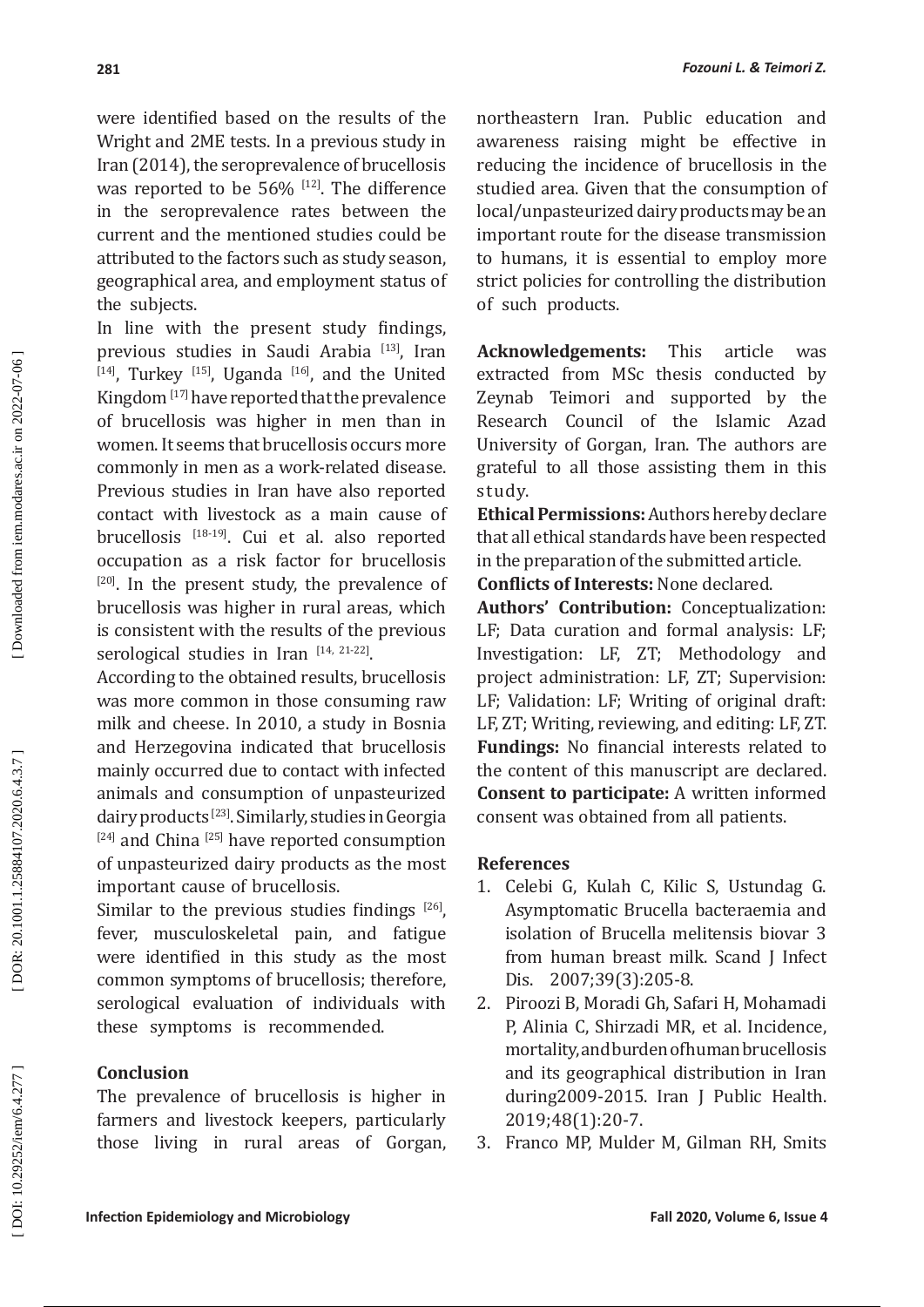HL. Human brucellosis. Lancet Infect Dis. 2007;7(12):775-86.

- 4. Musallam II, Abo-Shehada MN, Hegazy YM, Holt HR, Guitian FJ. Systematic review of brucellosis in the Middle East: Disease frequency in ruminants and humans and risk factors for human infection. Epidemiol Infect. 2016;44(4):671-85.
- 5. Wasee R, Waqas M, Shah M. Epidemiology of bovine brucellosis- A review of literature. Veterinaria. 2014;1(2):16-19.
- 6. Sofian M, Aghakhani A, Velayati AA, banifazl M, eslamifar A, ramezani A. Risk factors for human brucellosis in Iran: A case-control study. Int J Infect Dis. 2008;12(2):157-61.
- 7. National guideline for brucellosis control. Ministry of Health and Medical Education Health Deputy Center of Communicable Diseases Control Zoonoses Office; 2012.
- 8. Rostami H, Mehrabi Tavana A, Tavakoli HR, Tutunchian M. Prevalence study of brucellosis in Iranian military forces during 2001-2009. J Health Pol<br>Sustainable Health. 2015;2(2):191-4. Sustainable Health. 2015;2(2):191-4.
- 9. Doganay M, Aygen B. Human brucellosis: An overview. Int J Infect Dis. 2003;7(3):173-82.
- 10. Zeainali M, Shirzadi M, Hajrasouliha H. National manual for brucellosis control. Iran, Tehran. Raz Nahan. 2013;34(1):63-9.
- 11. Pappas G, Papadimitriou P, Akritidis N, Christou L, Tsianos EV. The new global map of human brucellosis. Lancet Infect Dis. 2006;6(2):91-9.
- 12. Shakurnia A, Ghasemzadeh A, Afra M, Sarizadeh G, Javidan S, Khodadadi A, et al. The Seroprevalence of brucellosis among blood donors referred to blood centers of Khuzestan province. Sci J Iran Blood Transfus Organ. 2014;11(3):180-9.
- 13. Elbeltagy KE. An epidemiological profile of brucellosis in tabuk province, Saudi Arabia. East Mediterr Health J. 2001;7(4-

5):791-8.

- 14. Hosseini SM, Changizi R, Razavimehr SV, Moshrefi A, amani R, Aghajanikhah MH. Investigation of the brucellosis epidemiology in Quchan 2013. Beyhagh. 2016;20(35):32-9.
- 15. Parlak M, Akbayram S, Dogan M, Tuncer O, Bayram Y, Ceylan N, et al. Clinical manifestations and laboratory findings of 496 children with brucellosis in Van, Turkey. Pediatr Int. 2015;57(4):586-9.
- 16. Tumwine G, Matovu E, Kabasa JD, Owiny DO, Majalija S. Human brucellosis: seroprevalence and associated risk factors in agro-pastoral communities of Kiboga District, Central Uganda. BMC Public Health. 2015;15(1):1-8.
- 17. Kayaaslan B, Bastug A, Aydin E, Akinci E, But A, Aslaner H, et al. A long-term survey of brucellosis: Is there any marker to predict the complicated cases? Infect Dis. 2016;48(3):215-21.
- 18. Pakzad R, Barati M, Moludi J, Barati H, Pakzad I. Epidemiology of brucellosis in the North and North-West Iran. Paramed Sci Mil Health. 2016;11(1):17-23. 19. karimi A, karimi B. Epidemiological status of brucellosis in Abadeh county, Fars province, Iran in 2011-2017. J Community Health Res. 2018;7(3) :183-91.
- 19. karimi A, karimi B. Epidemiological status of brucellosis in Abadeh county, Fars province, Iran in 2011-2017. J Community Health Res. 2018;7(3) :183-91.
- 20. Cui LL, Tan WW, Hang JH, Zhou WZ, Tan ZM, Zhou JG, et al. A cross-sectional survey on the prevalence of brucellosis among workers in Jiangsu province, 2012. Zhonghua Liu Xing Bing Xue Za Zhi. 2013;34(7):686-9.
- 21. Farahani S, Shah Mohamadi S, Navidi I, Sofian M. An investigation of the epidemiology of brucellosis in Arak city, Iran, (2001-2010). J Arak Uni Med Sci. 2012;14(7):49-54.

DOI: 10.29252/iem/6.4.277